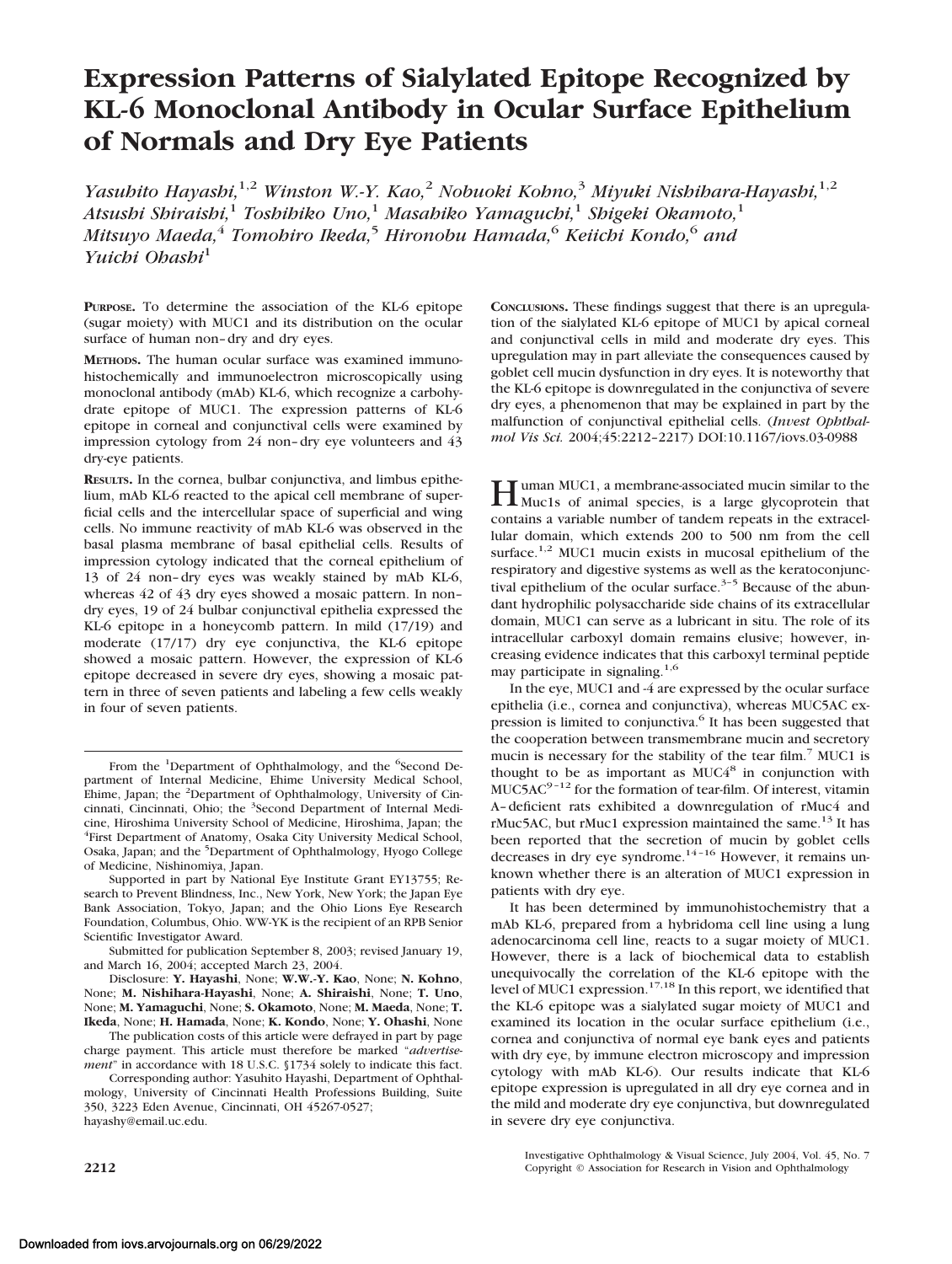This study was conducted in compliance with the tenets of the Declaration of Helsinki. Human ocular tissues were obtained from the Northwest Lion Eye Bank (Seattle, WA) and the Cincinnati Eye Bank. The Monoclonal KL-6 antibody, which reacts to the sugar chain antigen of MUC1, was obtained from a mouse hybridoma cell line prepared with a lung adenocarcinoma cell line, as previously described. $17,19$ 

## **Western and Immunoprecipitation-Western Immunoblot Analyses**

Epithelia from human cornea and conjunctiva were lysed in a buffer solution containing 50 mM Tris-HCl (pH 7.4), 250 mM NaCl, 25 mM NaF, 5 mM EDTA, 0.1% Nonidet P-40, 1 mM phenylmethylsulfonyl fluoride (PMSF), and a cocktail of protease inhibitors (Sigma-Aldrich, St. Louis, MO). For immunoprecipitation, lysates were incubated with protein G Sepharose (Amersham Pharmacia Biotech, Piscataway, NJ) for 1 hour to remove the nonspecific proteins that bound to protein G. Supernatants were incubated with 10 ng/mL mAb KL-6 for 2 hours, followed by incubation with protein G Sepharose for 1 hour to precipitate the antigen-antibody complex.

Tissue lysates and immunoprecipitation were then boiled in 0.5 mL  $2\times$  SDS gel-loading buffer (100 mM Tris-HCl [pH 6.8], 200 mM dithiothreitol, 4% SDS, 0.2% bromophenol blue, and 20% glycerol). Aliquots (equivalent to 50  $\mu$ g of original tissue) were subjected to Western blot on 10% SDS-polyacrylamide gels (Bio-Rad, Hercules, CA) and transferred onto polyvinylidene difluoride (PVDF) membrane (Millipore Corp., Bedford, MA) by electroblot. Membranes were treated with or without 0.5 U/mL neuraminidase (Sigma-Aldrich) in 50 mM sodium acetate and 10 mM calcium acetate (pH 5.5) for 1 hour at 37°C. After preincubation with 5% dry milk in TBS (0.15 M NaCl and 50 mM Tris-HCl buffer [pH 7.4]), membranes were incubated with mAb KL-6 (1 ng/mL) or antibodies against tandem repeat antigens: anti-MUC1 (100 ng/mL; Neomarkers, Fremont, CA), anti-MUC4 (200 ng/mL; Santa Cruz Biotechnology, Santa Cruz, CA) or anti-MUC5AC (100 ng/mL; Neomarkers). The membranes were washed three times with TBS and then incubated with the secondary antibody conjugated with horseradish peroxidase (1:10,000 dilution; Vector, Burlingame, CA). Immunoreactivity was visualized with chemiluminescence (ECL plus; Amersham Pharmacia Biotech), according to the manufacturer's protocol.

## **Immunohistochemical and Immunoelectron Microscopic Study of MUC1 Glycoprotein on the Human Ocular Surface**

Five human ocular tissues were fixed overnight in 4% paraformaldehyde, 0.1% glutaraldehyde, and 0.2% picric acid in 0.1 M phosphate buffer solution (pH  $7.4$ ), and  $50$ - $\mu$ m sections were cut on a microslicer (Dosaka EM, Tokyo, Japan). Immunohistochemical analysis was performed on free-floating sections (Vectastain ABC Elite kit; Vector). MUC1 glycoprotein was determined by mAb KL-6. After preincubation in normal horse serum, sections were reacted with the primary antibody (20 ng/mL) for 24 hours at 4°C. After incubation with biotinylated horse anti-mouse IgG (Vector) for 2 hours, sections were incubated with  $3\%$  H<sub>2</sub>O<sub>2</sub> for 30 minutes, then with streptavidin and biotinylated horseradish peroxidase (Vector) for 90 minutes. The final chromogenic reaction was achieved by incubation in 0.05% 3,3-diaminobenzidine tetrahydrochloride (Sigma-Aldrich) and 0.01% hydrogen peroxide. Ocular sections were fixed with 1% osmium tetroxide for 1 hour, contrasted en bloc with 2% uranyl acetate in 70% alcohol, dehydrated and flat-embedded in Durkupan (Fluka AG, Buchs, Switzerland) on siliconized glass. The ocular sections were analyzed with a light microscope (model AX70; Olympus, Tokyo, Japan) and photographed using 32 ASA black-and-white film (Fuji, Tokyo, Japan).

Corneal, conjunctival, and limbal epithelia were dissected and embedded for preparing ultrathin sections. The sections were further contrasted with lead citrate for electron microscopic examination.

Microslicer sections incubated with normal mouse serum were used as control.

## **Impression Cytology of Patients with Dry Eye**

Impression cytology was performed in 43 eyes from 43 patients with dry eye (average age  $61.5 \pm 2.0$  years, 3 men and 40 women), including 17 patients with Sjögren's syndrome, and in 24 volunteers (average age,  $64.0 \pm 2.7$  years, 2 men and 22 women) with no ocular surface disease. The patients with dry eye were divided into three groups on the basis of dry eye severity (i.e., mild, moderate, and severe, using rose bengal staining).<sup>20,21</sup>

After informed consent, impression cytology was performed as previously reported.<sup>22</sup> Filter membrane (Durapore pore size  $0.45 \mu m$ ; Millipore) was cut into  $3 \times 8$ -mm segments and autoclaved before use. After administration of topical anesthesia (0.5% proparacaine hydrochloride; Santen Pharmaceutical, Osaka, Japan), the membrane was placed on the temporal cornea and conjunctiva. Some membranes derived from patients who were first subjected to rose bengal staining were photographed using 100 ASA reversal color film (Fuji Film) before analysis, as described later. The specimens were fixed overnight in 4% paraformaldehyde in 0.1 M phosphate buffer solution (pH 7.4) and subjected to immune reactions as described earlier. The filter membranes were incubated with streptavidin and biotinylated horseradish peroxidase (Vector) for 90 minutes. The final chromogenic reaction was achieved by incubation in diaminobenzidine solution (Histofine; Nichirei, Tokyo, Japan) for 5 minutes at 4°C. The membranes were air dried, mounted in filter membrane mounting medium (Taiho, Tokyo, Japan), and analyzed with a light microscope (model AX70; Olympus). Photographs were taken in the peripheral corneal epithelium 2 mm from the limbus and in the bulbar conjunctival epithelium 3 mm from the limbus. All photographs were taken at the same exposure time using a charge-coupled device camera (model DP 50; Olympus). Immunoprecipitate density of each cell was analyzed with NIH image software (version 1.62, developed by Wayne Rasband the National Institutes of Health and available at http://rsb.info.nih.gov/nih-image/ download.html). The filter membranes were also subjected to periodic acid Schiff (PAS) staining as follows: after incubation in 1% periodic acid for 10 minutes, the membranes were reacted in Schiff's reagent for 10 minutes and subsequently incubated three times for 5 minutes each in 2% sodium sulfite. Filters were re-embedded in paraffin and cross-sections were prepared.

### **RESULTS**

### **Western Blot Analysis**

To characterize mAb KL-6, Western immunoblot was performed with tissue extracts of human corneal and bulbar conjunctival epithelium. Figure 1A shows a diffuse pattern of immunoreactivity in a range of molecular weights greater than 200 kDa, as described before. $3,19$  Neuraminidase treatment abolished KL-6 immunoreactivity, whereas immunoblots of anti-MUC1, anti-MUC4, and anti-MUC5AC tandem repeat antibodies remained prominent (Fig. 1B). Glycoproteins precipitated by mAb KL-6 reacted with anti-MUC1 antibody, but not anti-MUC4 and anti-MUC5AC tandem repeat antibodies (Fig. 1C). The result suggests that the KL-6 epitope is associated a sialylated epitope on MUC1.

### **Immunohistochemical and Immunoelectron Microscopic Study of MUC1 Glycoprotein in the Human Ocular Surface**

**Light Microscopic Examination.** In corneal epithelium, mAb KL-6 immunopositive deposits were predominantly found in the plasma membrane of superficial cells (Fig. 2A, arrows), and weak immunoreactivity was also observed in the plasma membrane of wing cells. The mAb KL-6 immune reactivity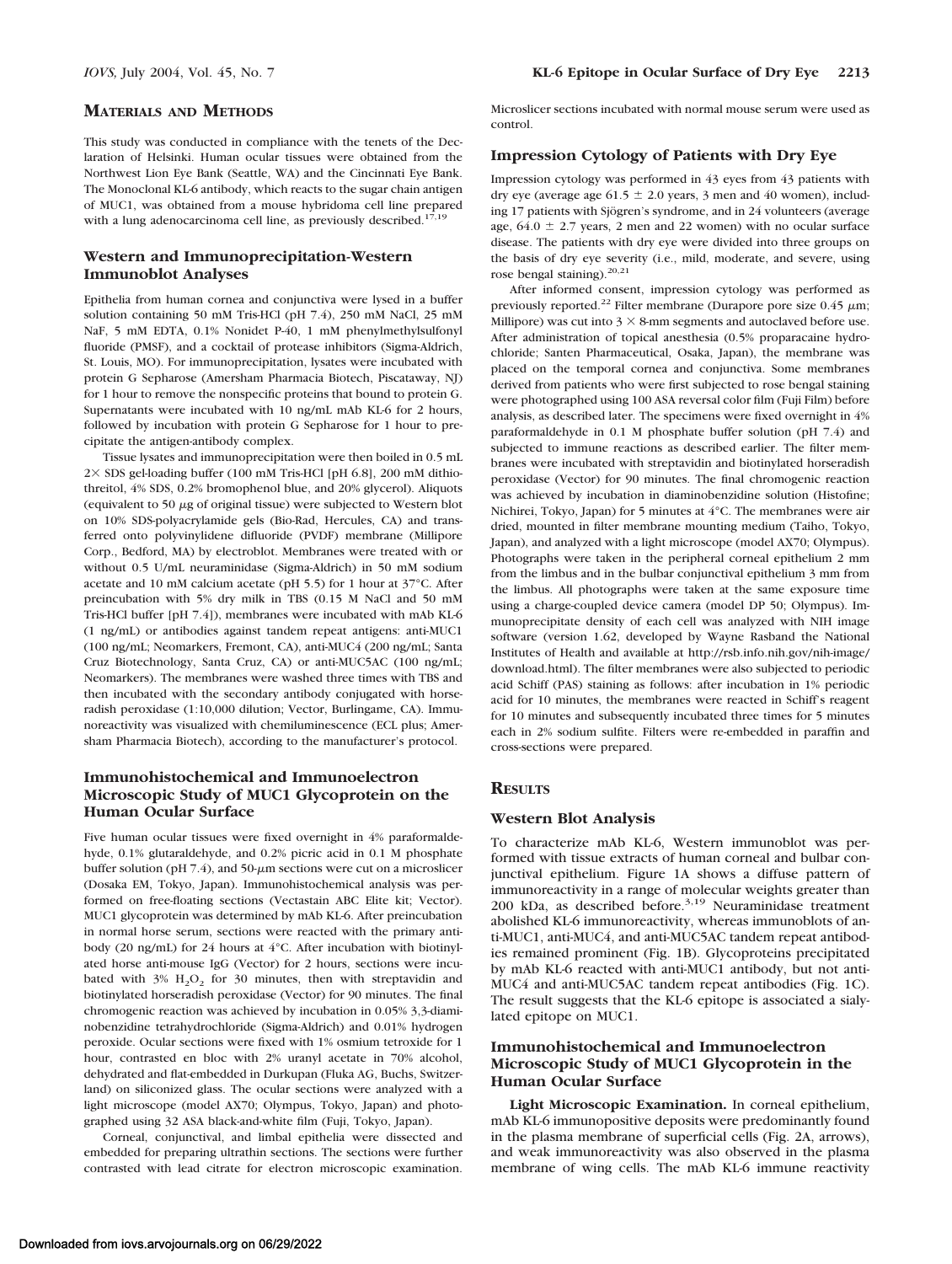

**FIGURE 1.** Western blot analysis of epithelium of cornea (co) and bulbar conjunctiva (cj) using anti-KL-6, anti-MUC1, MUC4, and MUC5AC antibodies. Tissue extracts were subjected to Western blot in 10% PAGE-SDS, the membranes were treated (**A**) without and (**B**) with neuraminidase (neu) before incubation with antibodies. Without neuraminidase treatment, KL-6 antibody and antibodies specifically to the tandem repeats of MUC1, -4, and -5AC reacted to antigens showed broad bands at more than 200 kDa. After neuraminidase treatment, reactivity of mAb KL-6 was abolished, whereas anti-MUCs antibodies still reacted to the antigens. The protein bands (✽) at molecular weights smaller than 100 kDa are probably from nonspecific crossreactivity of anti-MUC5AC antibody. (**C**) Immunoprecipitate by mAb KL-6 was reacted by anti-MUC1 tandem repeat antigen antibody, but not by anti-MUC4 or -MUC5AC. well-, bottom level of gel wells.

showed a decreased gradient from superficial cells to wing/ suprabasal basal cell layers, but was negative in the basal plasma membrane of basal cells (Fig. 2A, arrowheads). In the bulbar conjunctiva and limbal epithelium, strong mAb KL-6 immunoreactivities were detected in the plasma membrane of superficial and wing cells, whereas the basal plasma membrane of basal cells remained negative (Figs. 2C, 2E).

**Electron Microscopic Examination.** In the cornea, bulbar conjunctiva and limbus epithelium, KL-6 immunoreactivities were detected in apical plasma membranes of superficial cells (Fig 2B), and in the intercellular space of superficial and wing cells (Figs. 2B, 2D). Weak immune reactivity was also detected in the lateral cell–cell interface (Fig. 2F). No immunopositive staining was observed in the basal plasma membrane of basal cells.

#### **MUC1 Sugar Chain Antigen Expression in Patients with Dry Eye**

To examine the possibility that the expression pattern of sialylated antigen may change on the ocular surface of patients with dry eye, impression cytology was performed with mAb KL-6. The patients were divided into three groups: mild dry eye  $(n = 19)$ , moderate dry eye  $(n = 17)$ , and severe dry eye  $(n = 19)$ 7) based on the score of rose bengal staining.

To examine the feasibility of impression cytology to detect MUC1, filter membranes prepared from normal patients were stained by mAb KL-6 and PAS before preparation of paraffinembedded sections examined with a microscope. As shown in Figures 3A and 3B, the filter membrane absorbed mucin secreted by goblet cells (Fig. 3A, asterisks), was stained by PAS (arrowheads), and trapped superficial cells (Fig. 3B, arrows) and subsuperficial cells of the conjunctiva (Fig. 3A, arrows). mAb KL-6 immunoreactivity was found in the apical and/or basal plasma membranes (Fig. 3B, arrows) of superficial cells of the conjunctival epithelium. Figures 3C, 3D, and 3E respectively, show representative patterns of rose bengal, KL-6, and KL-6/PAS staining in conjunctiva use in impression cytology from a patient with moderate dry eye. The rose bengal and PAS staining showed an identical pattern, whereas some rose bengal/PAS–positive cells were not labeled or were weakly labeled by mAb KL-6 (arrowheads).

The corneal epithelium of 13 of 24 non–dry eye volunteers was weakly stained (Fig. 3F) and the other 11 samples showed weak mosaic patterns of the KL-6 epitope stained by the mAb. A mosaic KL-6 pattern was observed in 42 of 43 patients with dry eye examined. Figures 3H, 3J, and 3L showed the representative mosaic patterns in which cells expressing different levels of KL-6 epitope intermingled. The incidence of mosaic KL-6 pattern in corneal epithelium significantly increased in dry eye compared with that in non–dry eye (Fisher's exact *P* 0.0001).

In the bulbar conjunctival epithelium, many PAS-positive mucin granules secreted by goblet cells were observed in all non–dry eye subjects (Fig. 3G, arrowheads), 7 of 19 patients with mild dry eye had mucin granules (Fig. 3I), and 16 of 17 with moderate dry eye (Fig. 3K) and all with severe dry eye (Fig. 3M) showed a much decreased PAS stain. In comparison, 19 of 24 non–dry eye subjects showed a honeycomb KL-6 staining pattern<sup>16</sup> at the interface of superficial cells, 2 of 24 showed a mosaic pattern, and 3 of 24 had weak staining, whereas the mosaic pattern showed increased incidence in mild (17/19) and moderate (17/17) dry eye (Fisher's exact test,  $P \leq 0.0001$ ). Figure 3I and 3K showed representative mosaic staining of conjunctiva from mild and moderate dry eye. In contrast, in severe dry eye the number of specimens (3/7) showing mosaic pattern decreased (compare with mild and moderate dry eye: Fisher's exact test,  $P = 0.037$ ), another four specimens had very little expression of the KL-6 epitope and only a few weakly positive cells were visible (Fig. 3M). The observation suggested a reverse correlation of mucin secretion and expression of KL-6 epitope by conjunctival epithelium in mild and moderate dry eye.

To further examine the aforementioned possibility, the immune reactivity of mAb KL-6 was determined in the photographs of impression cytology using the NIH Image analysis program. Mean densities of KL-6–immunopositive deposit on the filter membranes was significantly increased in the cornea in dry eye (Fig. 4A). Conversely, mean densities of mAb KL-6 immunopositive deposit increased in mild and moderate dry eye conjunctiva, but decreased in severe dry eye conjunctiva in comparison with that of mild and moderate dry eye (Fig. 4B).

#### **DISCUSSION**

The results of the present study showed that the KL-6 epitope of MUC1 glycoprotein is a silylated sugar moiety. The expression of the KL-6 epitope is upregulated in the corneal epithelium of all dry eye patients, whereas in the bulbar conjunctival epithelium it is upregulated in mild and moderate dry eye, but diminishes in severe dry eye. Inatomi et al.<sup>3</sup> showed MUC1 core protein expression by human corneal and conjunctival epithelial cells using in situ hybridization and immunofluorescence. Our data of Western analysis and immunoelectron microscopy data are consistent with the notion that both corneal and conjunctival epithelial cells synthesize MUC1 (Figs. 1, 2). Western blot analysis, as shown in Figure 1, unequivocally established that KL-6 epitope indeed associates with MUC1. Use of mAb KL-6 has an advantage in identifying the presence of MUC1 in situ because of its ability to react the exposed sialylated antigen.

Immunoelectron microscopy detected the KL-6 epitope in the cell membrane of superficial cells and intercellular spaces.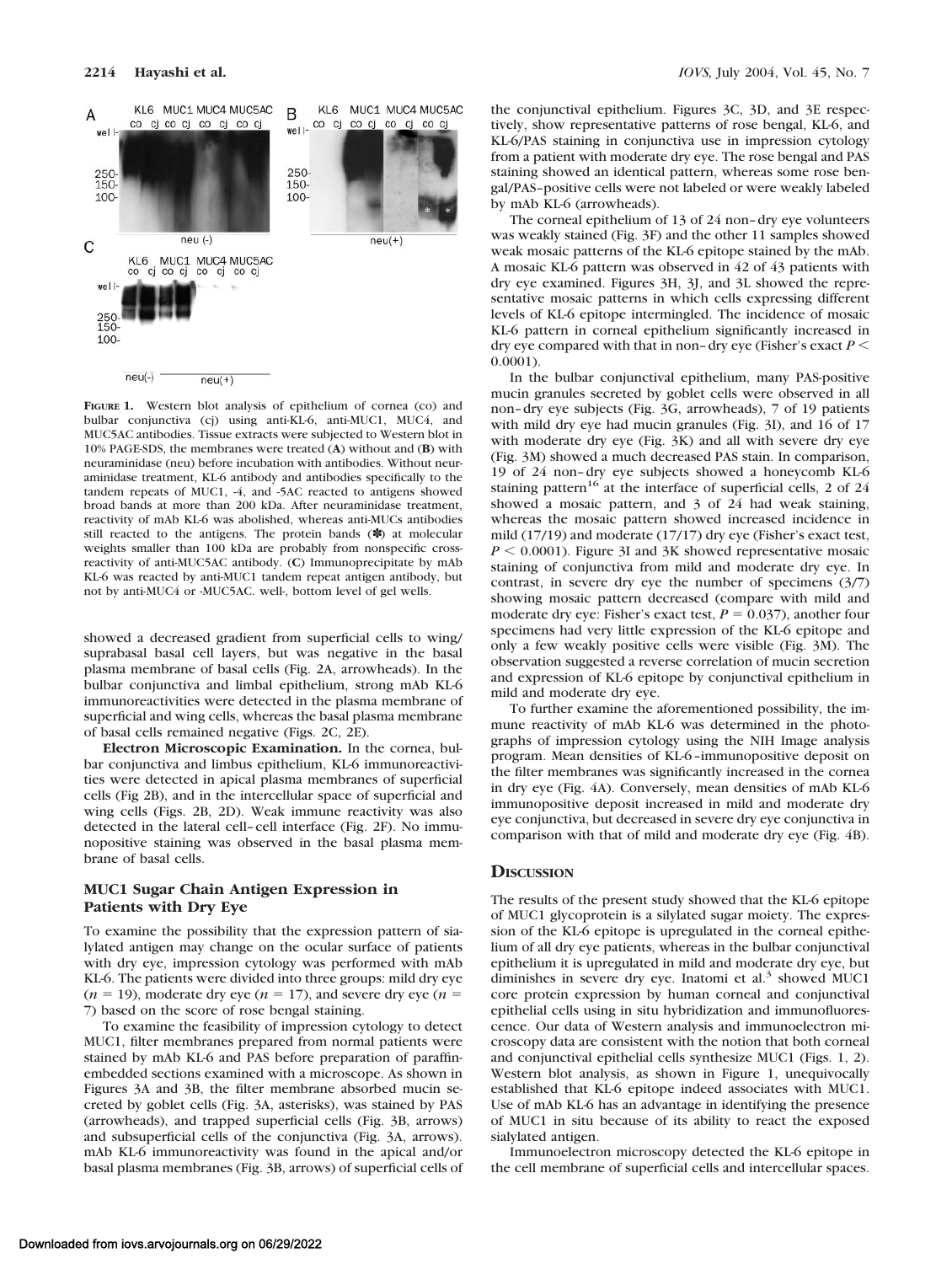**FIGURE 2.** Immunohistochemical study using mAb KL-6 in human cornea (**A**, **B**), limbus (**C**, **D**), and bulbar conjunctiva (**E**, **F**). Light micrographs of  $50-\mu m$  sections (A, C, E) and electron micrographs (**B**, **D**, **F**) are shown. (✽) Same cells of individual specimens examined by both light and electron microscopy. In the cornea, dense KL-6–immunopositive deposits were observed in apical and basal cell membranes of superficial cells (**A**, *arrows*). Weak positive deposits were observed in cell membrane of wing cells and basal cells, except for the basal membrane of basal cells (**A**, *arrowheads*). Corneal electron micrograph shows superficial and subsuperficial cell membrane stained by mAb KL-6 (**B**, *arrowheads*). In limbus and bulbar conjunctiva, superficial (**C**, **E**, *arrows*) and wing cell membranes had immunopositive deposits, expressed in the intercellular space (**D**, **F**, *arrowheads*). Apical membranes of basal cells were weakly stained, and no immunopositive deposits were found in basal membrane (**C**, **E**, *arrowheads*). Scale bars: (**A**, **C**, **E**) 20  $\mu$ m; (**B**, **D**, **F**) 5  $\mu$ m.



It has been suggested that in addition to its involvement in tear film formation on the ocular surface, MUC1 may have other functions attributable to its unique hydrophilic properties similar to that of MUC4. MUC1 and -4 distributions are similar<sup>8</sup> and may share some common functions. For example, transfection of MUC1 and -4 suppressed cell aggregation of cultured cells.23–25 It has also been demonstrated that MUC1 antisense oligonucleotides induce cell–cell and cell–surface adhesion in breast cancer cells.<sup>26,27</sup> Therefore, intercellular MUC1 may play a role in modulating cell mobility and cell migration by suppressing cell–cell adhesion.

Our results with the mAb KL-6 suggest that in severe dry eye the formation of the sialylated sugar moiety may be compromised. Garcher et al.<sup>28</sup> reported that the immune reactivity of mAb CA19-9 against a glycoprotein of malignant tumor cells was significantly decreased in the bulbar conjunctival epithelium in dry eye patients. It is also known that MUC5AC is primarily secreted by goblet cells, whose synthesis by conjunctival epithelium is impaired in dry eye. Thus, it is likely that the upregulation of the KL-6 epitope derives from increased MUC1 core protein expression by conjunctival epithelial cells of mild and moderate dry eye patients and by dry eye corneal epithelium. This increased expression may result from altered gene expression and/or differentiation of conjunctival epithelial cells.

In most normal bulbar conjunctiva, the mAb KL-6 staining showed a honeycomb pattern representing the hexagonal shape of terminal differentiated superficial cells. This observation is consistent with the finding that the KL-6 epitope is also present in the lateral intercellular space (Fig. 2). It is possible that the pathogenesis of mild and moderate dry eye may result in the alteration of terminal differentiation and perturbation of the hexagonal shape of superficial conjunctival cells, $29,30$ which can in part explain the mosaic pattern of the KL-6 epitope (Figs. 3I, 3K). In severe dry eye, the expression of the KL-6 epitope by the conjunctiva was suppressed (Fig. 3M).

In dry eye, ocular surface epithelial tissue is under increased mechanical stress due to the loss of mucin, which serves as a lubricant, and the stress causes accelerated peeling off of epithelial cells. Therefore, cell division and cell migration may increase to accommodate the increased loss of superficial cells. The condition may stimulate the upregulation of MUC1 core protein and lead to an increase in the KL-6 epitope in mild and moderate dry eye. However, in the bulbar conjunctival surface epithelium of severe dry eye, expression of the KL-6 antigen of MUC1 glycoprotein was suppressed, implicating advanced perturbation on ocular surface epithelium differentiation. Excessive stimulation and stress to the bulbar conjunctival epithelium may perturb conjunctival epithelial differentiation. This suggestion is supported by our observation of moderate dry eye in which rose bengal–positive superficial cells<sup>31–33</sup> were MUC1 glycoprotein hypoexpressive and PAS-staining positive, implicating the existence of large amounts of other glycoproteins in the corneal epithelium (Figs. 3C–E). In contrast, the mosaic KL-6 expression pattern in dry eye cornea may be due to upregulated, but uneven, MUC1 expression. However, this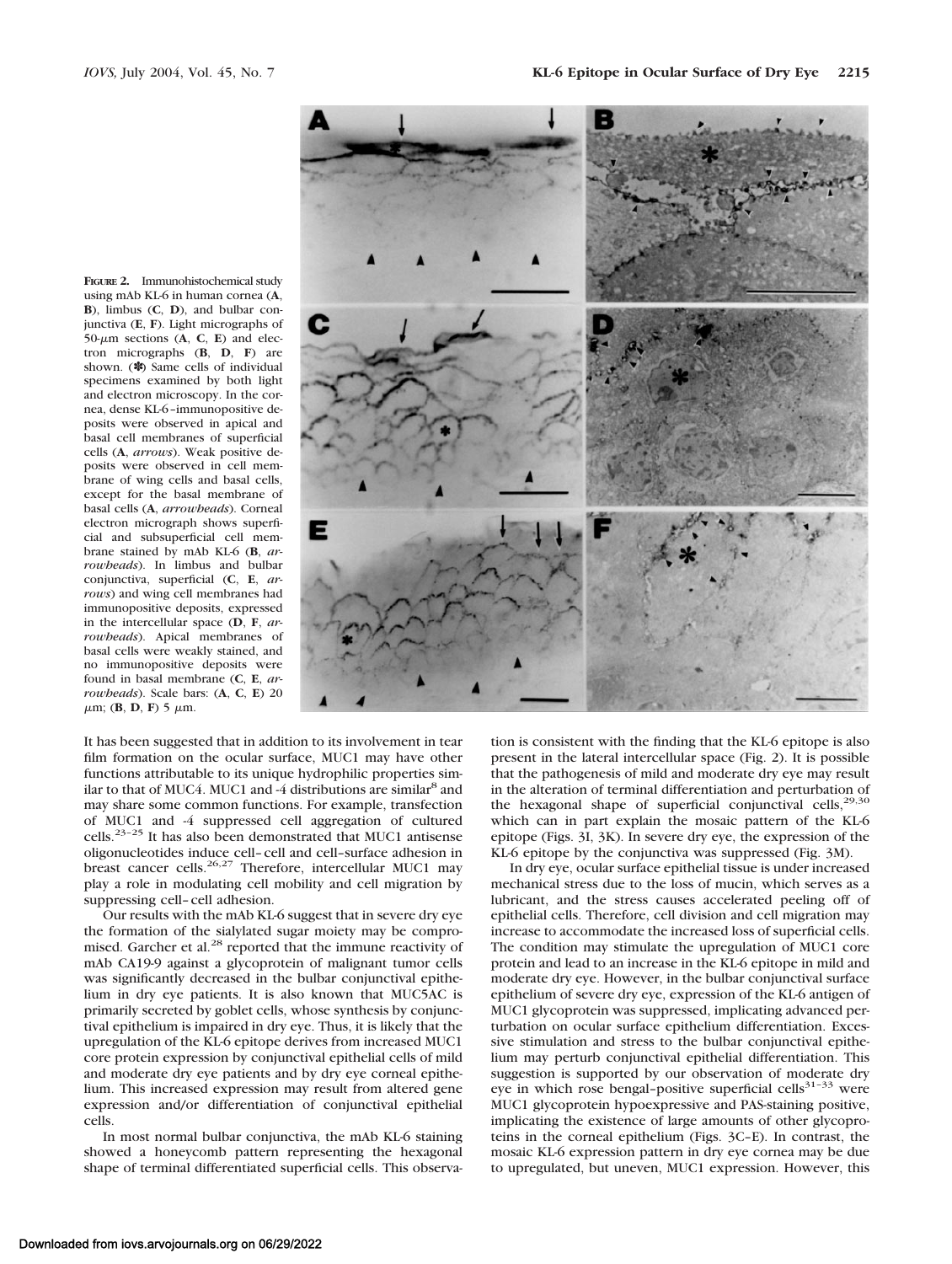

**FIGURE 3.** MUC1 glycoprotein expression in non–dry eye and dry eye. Filter membranes prepared by impression cytology were stained with PAS and the mAb KL-6. Sections  $(5 \mu m)$  were prepared from filters of non–dry eye conjunctiva (**A**, **B**). The membrane filter primarily picked up superficial cells (**B**, *arrows*) and absorbed secreted mucin (**A**, **B**, *arrowheads*), and occasionally whole goblet cells (**A**, ✽). Note that the mAb KL-6 did not label goblet cell mucin. Rose bengal–stained bulbar conjunctival epithelia (**C**, *small arrowheads*) in moderate dry eye are weakly stained by mAb KL-6 (**D**), but were still PAS positive (**E**). Non–dry eye corneal epithelium (**F**) was weakly stained by the mAb KL-6. A prominent mosaic pattern of KL-6 was observed in the corneal epithelium of moderate (**J**) and severe (**L**) dry eye and a weak mosaic pattern of KL-6 was observed in mild dry eye (**H**). In bulbar conjunctival epithelium, a honeycomb pattern was seen in non–dry eye (**G**); a mosaic pattern without strong positive cells in mild dry eye (**I**); a mosaic pattern with strong positive cells in moderate dry eye (**K**); and only a few weak positive cells in severe dry eye (**M**). PAS-positive mucin secreted by goblet cells was observed in non–dry eye (**G**), only a few in mild dry eye (**I**), and none in moderate (**K**) and severe (**M**) dry eye. Scale bars: (**A**, **B**) 10 m; (**C**–**M**) 100 m.

MUC1 upregulation is insufficient to return toward normal the shortened tear film break up time observed in dry eye in which the expression of other mucins is severely compro-<br>mised.<sup>29,30,34</sup> For example, Danjo et al.<sup>35</sup> showed mucinlike glycoprotein alteration in dry eye. Using mAb H185 staining pattern, it was demonstrated that superficial cell mucin and



**FIGURE 4.** Histogram of KL-6–positive cells. Densities of KL-6 immune reactivity on filter membranes were measured by NIH Image. Densities in the temporal cornea were significantly increased in dry eye (**A**). In contrast, mean KL-6–immunopositive deposit densities increased in mild and moderate dry eye conjunctiva, but did not significantly increase in severe dry eye conjunctiva (**B**). (\* $P$  < 0.05, unpaired *t*-test).